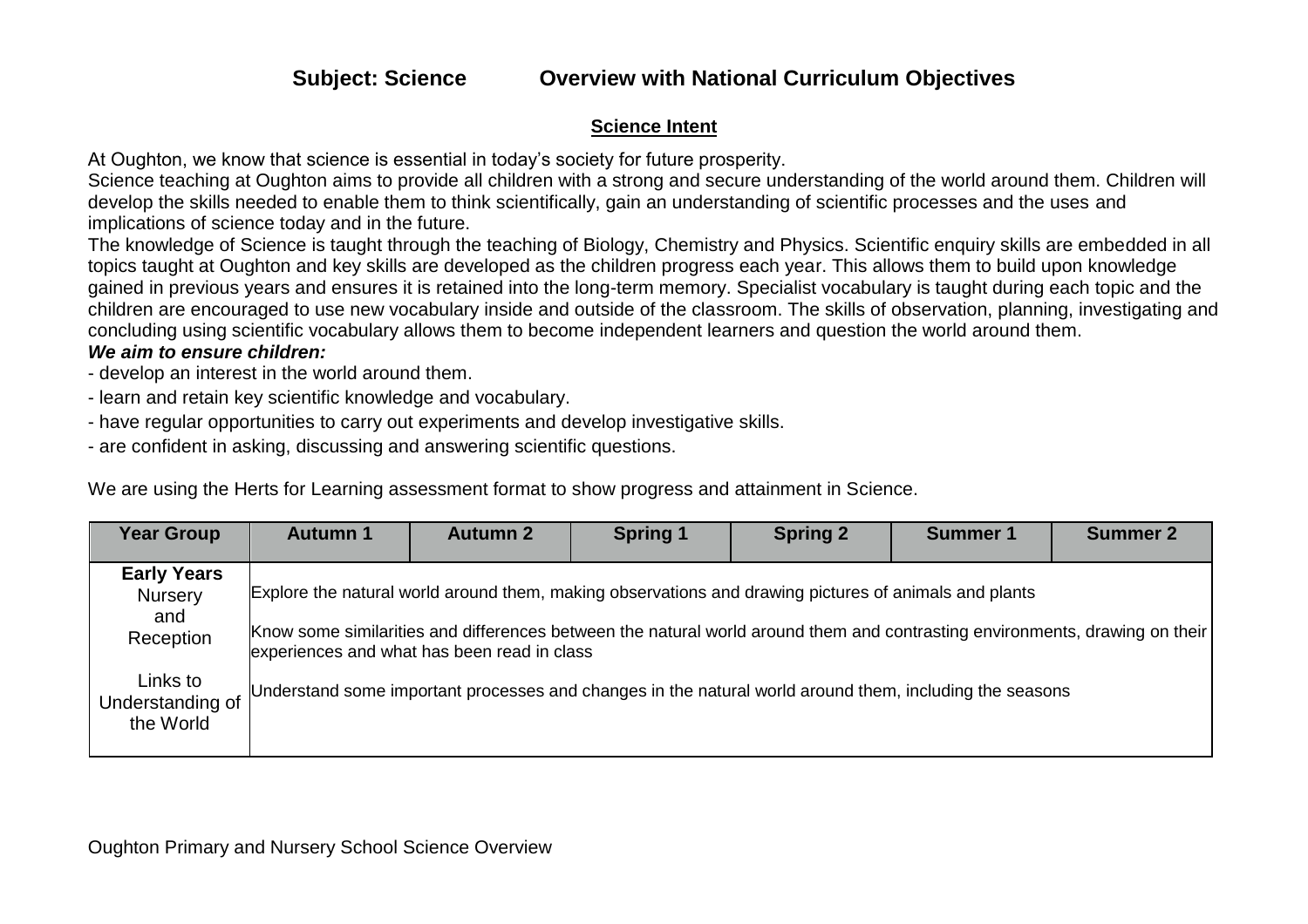| <b>Year Group</b> | <b>Autumn 1</b>                                                                         | <b>Autumn 2</b>                           | <b>Spring 1</b>                                                                                                                                                                                                          | <b>Spring 2</b> | <b>Summer 1</b> | <b>Summer 2</b> |
|-------------------|-----------------------------------------------------------------------------------------|-------------------------------------------|--------------------------------------------------------------------------------------------------------------------------------------------------------------------------------------------------------------------------|-----------------|-----------------|-----------------|
| Year 1            | <b>Working scientifically</b><br>performing simple tests<br>identifying and classifying | observing closely, using simple equipment | asking simple questions and recognising that they can be answered in different ways<br>using their observations and ideas to suggest answers to questions<br>gathering and recording data to help in answering questions |                 |                 |                 |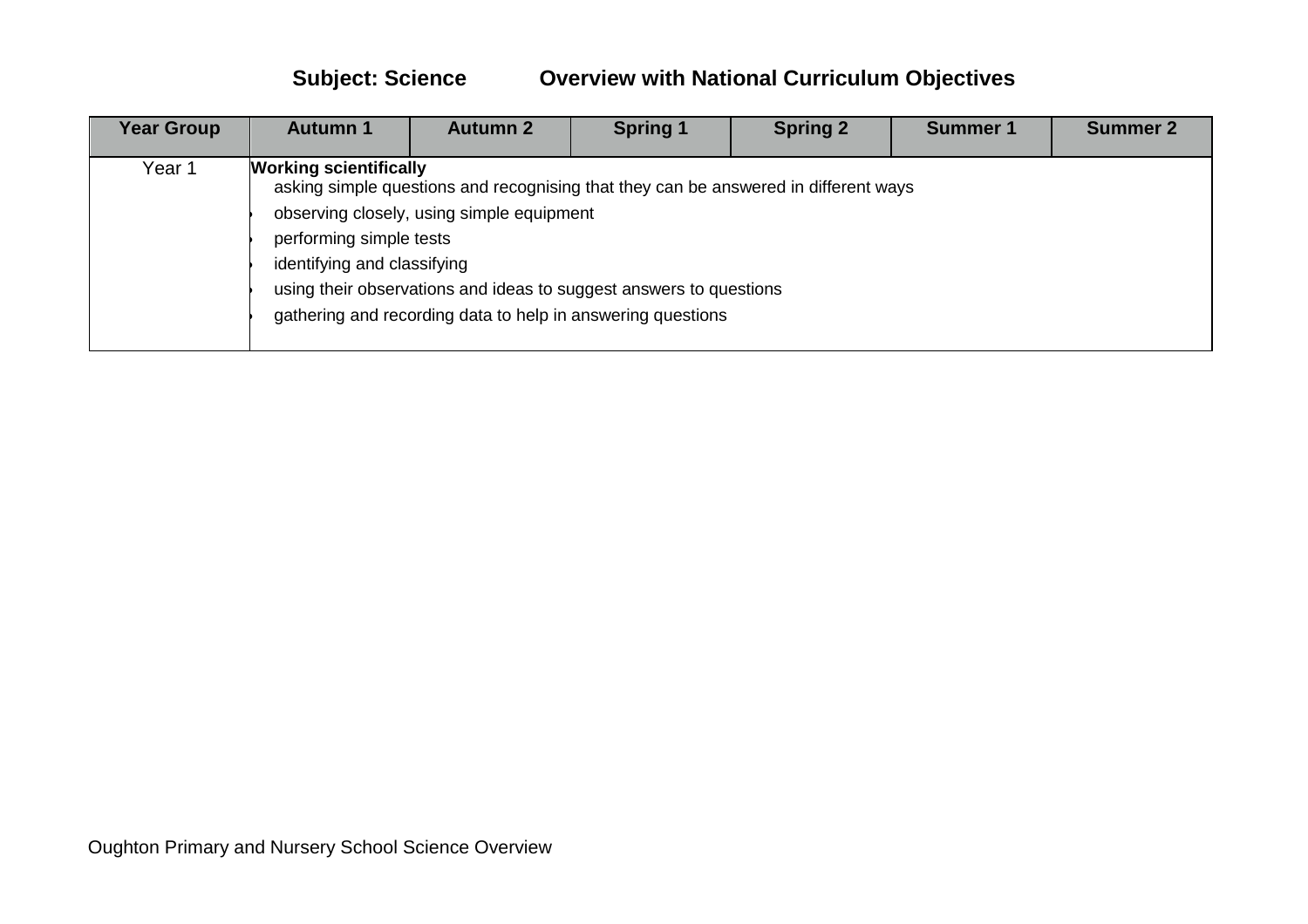| <b>Year Group</b> | <b>Autumn 1</b>                                                                                                                                                                                                                                                                                                                                                                                                                                                                                                                                                                                                                | <b>Autumn 2</b> | <b>Spring 1</b>                                                                                                                                                                                                                                                                                                                                                                                                                                                                                                                                                                                                                                   | <b>Spring 2</b> | <b>Summer 1</b>                                                                                                                                                                                                                                                                                                                                                        | <b>Summer 2</b>                         |
|-------------------|--------------------------------------------------------------------------------------------------------------------------------------------------------------------------------------------------------------------------------------------------------------------------------------------------------------------------------------------------------------------------------------------------------------------------------------------------------------------------------------------------------------------------------------------------------------------------------------------------------------------------------|-----------------|---------------------------------------------------------------------------------------------------------------------------------------------------------------------------------------------------------------------------------------------------------------------------------------------------------------------------------------------------------------------------------------------------------------------------------------------------------------------------------------------------------------------------------------------------------------------------------------------------------------------------------------------------|-----------------|------------------------------------------------------------------------------------------------------------------------------------------------------------------------------------------------------------------------------------------------------------------------------------------------------------------------------------------------------------------------|-----------------------------------------|
| Year 1            | Different animals including humans<br>Identify and name a variety of common<br>animals including fish, amphibians,<br>reptiles, birds and mammals.<br>Identify and name a variety of common<br>animals that are carnivores, herbivores<br>and omnivores.<br>Describe and compare the structure of a<br>variety of common animals (fish,<br>including pets).<br>Identify, name, draw and label the basic<br>parts of the human body and say which<br>part of the body is associated with each<br>sense.<br>Seasons –Autumn and Winter<br>Observe changes across the four<br>seasons.<br>Observe and describe weather associated |                 | <b>Everyday Materials</b><br>Distinguish between an object and the<br>material from which it is made.<br>Identify and name a variety of everyday<br>materials, including wood, plastic, glass,<br>metal, water, and rock.<br>Describe the simple physical properties of<br>a variety of everyday materials.<br>amphibians, reptiles, birds and mammals, Compare and group together a variety of<br>everyday materials on the basis of their<br>simple physical properties.<br><b>Seasons - Spring</b><br>Observe changes across the four<br>seasons.<br>Observe and describe weather associated<br>with the seasons and how day length<br>varies. |                 | <b>Plants</b><br>Identify and name a variety of common<br>wild and garden plants, including<br>deciduous and evergreen trees.<br>Identify and describe the basic structure<br>of a variety of common flowering plants,<br>including trees.<br><b>Seasons – Summer</b><br>Observe changes across the four<br>seasons.<br>with the seasons and how day length<br>varies. | Observe and describe weather associated |
|                   | with the seasons and how day length<br>varies.                                                                                                                                                                                                                                                                                                                                                                                                                                                                                                                                                                                 |                 |                                                                                                                                                                                                                                                                                                                                                                                                                                                                                                                                                                                                                                                   |                 |                                                                                                                                                                                                                                                                                                                                                                        |                                         |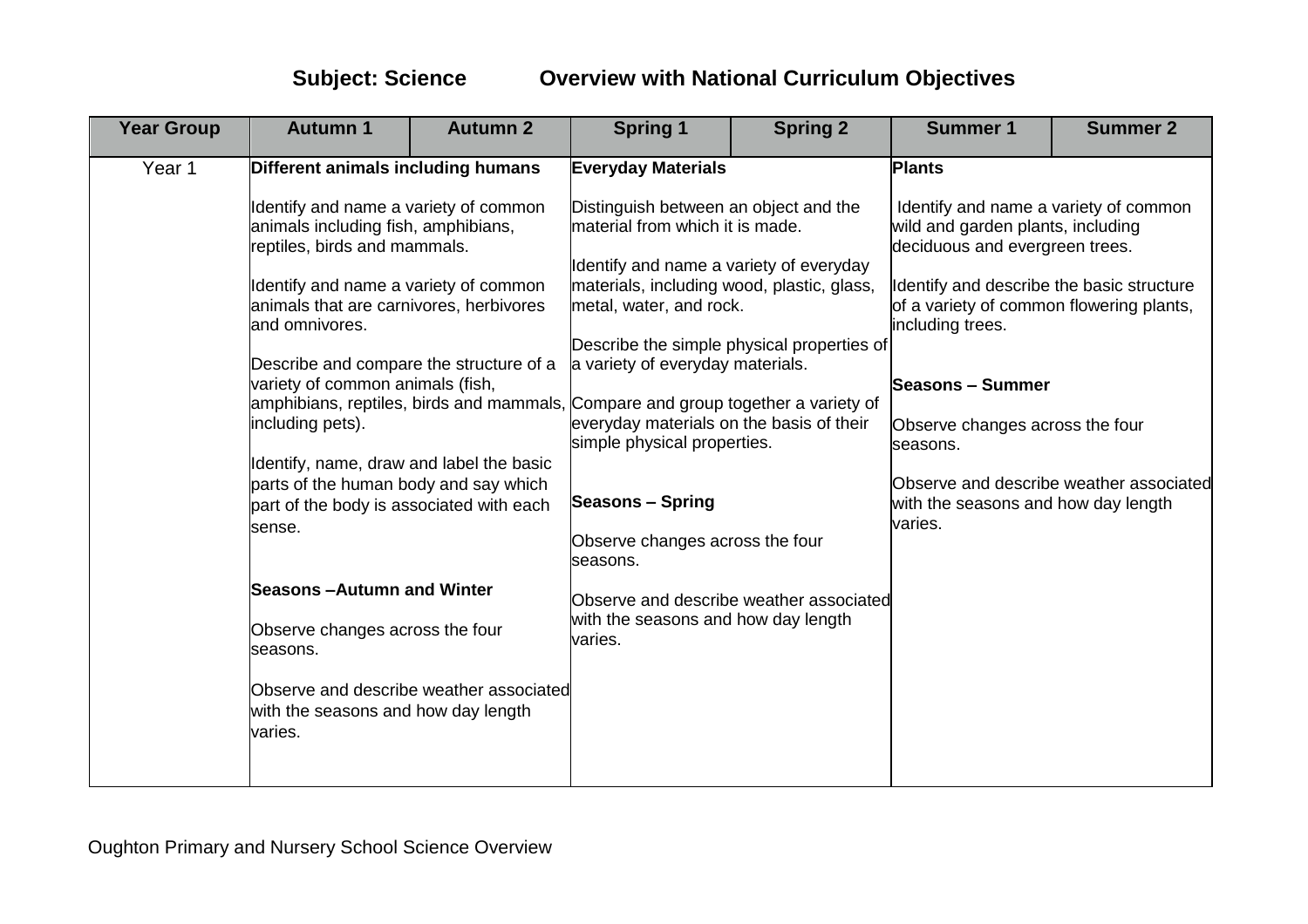| <b>Year Group</b> | <b>Autumn 1</b>                                                                         | <b>Autumn 2</b>                           | <b>Spring 1</b>                                                                                                                                                                                                          | <b>Spring 2</b> | <b>Summer 1</b> | <b>Summer 2</b> |
|-------------------|-----------------------------------------------------------------------------------------|-------------------------------------------|--------------------------------------------------------------------------------------------------------------------------------------------------------------------------------------------------------------------------|-----------------|-----------------|-----------------|
| Year 2            | <b>Working scientifically</b><br>performing simple tests<br>identifying and classifying | observing closely, using simple equipment | asking simple questions and recognising that they can be answered in different ways<br>using their observations and ideas to suggest answers to questions<br>gathering and recording data to help in answering questions |                 |                 |                 |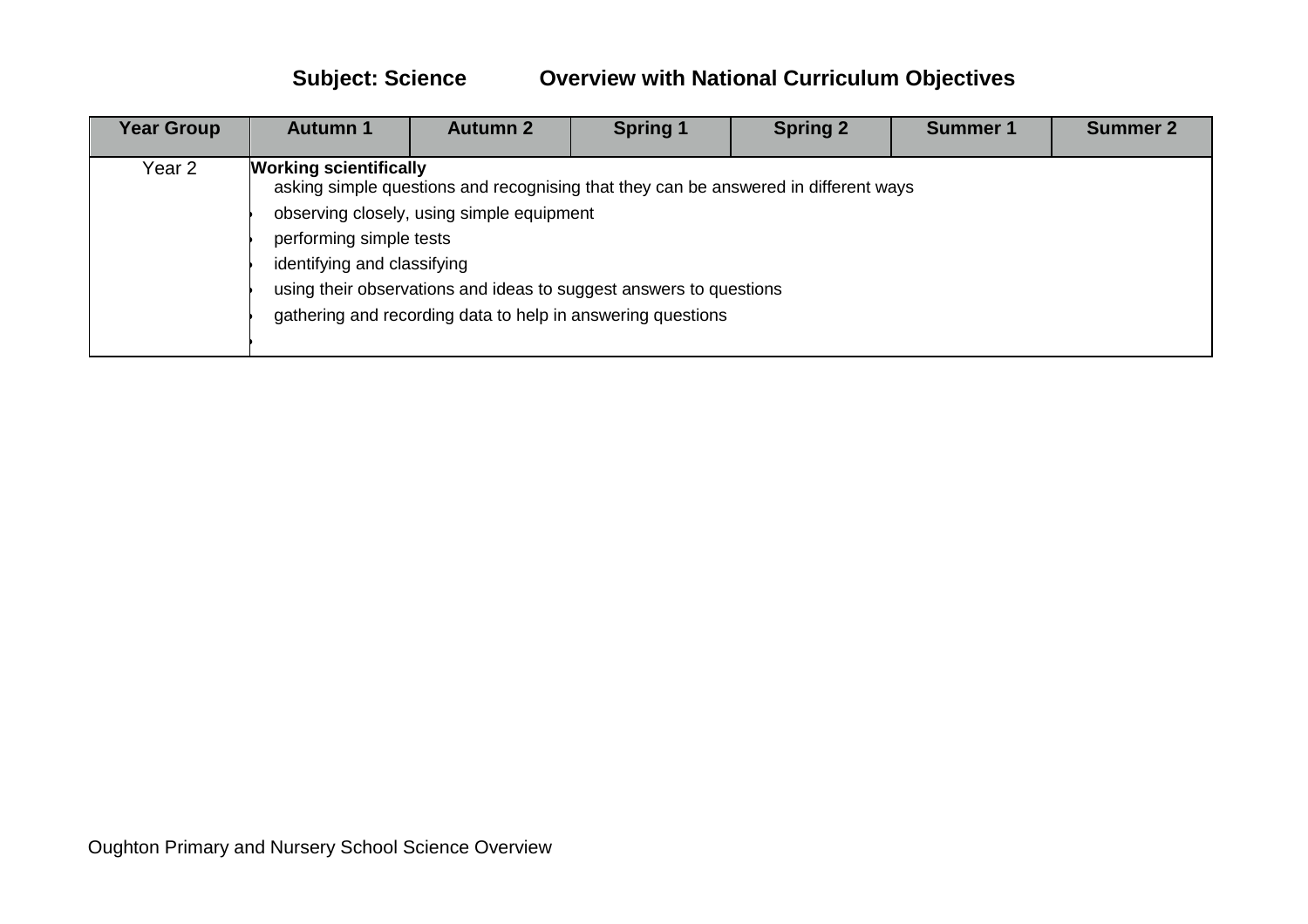| <b>Year Group</b> | <b>Autumn 1</b>                                                                                                                                                                                                                                                                                                                                                                | <b>Autumn 2</b> |             | <b>Spring 1</b>                                                                                                                                                                                                                                                                                                                                               | <b>Spring 2</b>                                                                                                                                                                                                                                                                                                                                                                                                                                                                                                                                                                                                                                                                                             | <b>Summer 1</b> |                                                      | <b>Summer 2</b>                                                                                                                                      |
|-------------------|--------------------------------------------------------------------------------------------------------------------------------------------------------------------------------------------------------------------------------------------------------------------------------------------------------------------------------------------------------------------------------|-----------------|-------------|---------------------------------------------------------------------------------------------------------------------------------------------------------------------------------------------------------------------------------------------------------------------------------------------------------------------------------------------------------------|-------------------------------------------------------------------------------------------------------------------------------------------------------------------------------------------------------------------------------------------------------------------------------------------------------------------------------------------------------------------------------------------------------------------------------------------------------------------------------------------------------------------------------------------------------------------------------------------------------------------------------------------------------------------------------------------------------------|-----------------|------------------------------------------------------|------------------------------------------------------------------------------------------------------------------------------------------------------|
| Year <sub>2</sub> | <b>Animals including humans</b><br>Notice that animals, including<br>humans, have offspring which<br>grow into adults.<br>Find out about and describe<br>the basic needs of animals,<br>including humans, for survival<br>(water, food and air).<br>Describe the importance for<br>humans of exercise, eating the<br>right amounts of different types<br>of food, and hygiene. |                 | stretching. | <b>Uses of everyday materials</b><br>Identify and compare the<br>suitability of a variety of<br>everyday materials, including<br>wood, metal, plastic, glass,<br>brick, rock, paper and<br>cardboard for particular uses.<br>Find out how the shapes of<br>solid objects made from<br>some materials can be<br>changed by squashing,<br>bending, twisting and | Living things and their<br>habitats<br>Explore and compare the<br>differences between things<br>that are living, dead, and<br>things that have never been<br>alive<br>Identify that most living<br>things live in habitats to<br>which they are suited and<br>describe how different<br>habitats provide for the basic<br>needs of different kinds of<br>animals and plants, and how<br>they depend on each other<br>Identify and name a variety<br>of plants and animals in their<br>habitats, including micro-<br>habitats<br>Describe how animals obtain<br>their food from plants and<br>other animals, using the idea<br>of a simple food chain, and<br>identify and name different<br>sources of food |                 | <b>Plants</b><br>mature plants.<br>and stay healthy. | Observe and describe how<br>seeds and bulbs grow into<br>Find out and describe how<br>plants need water, light and a<br>suitable temperature to grow |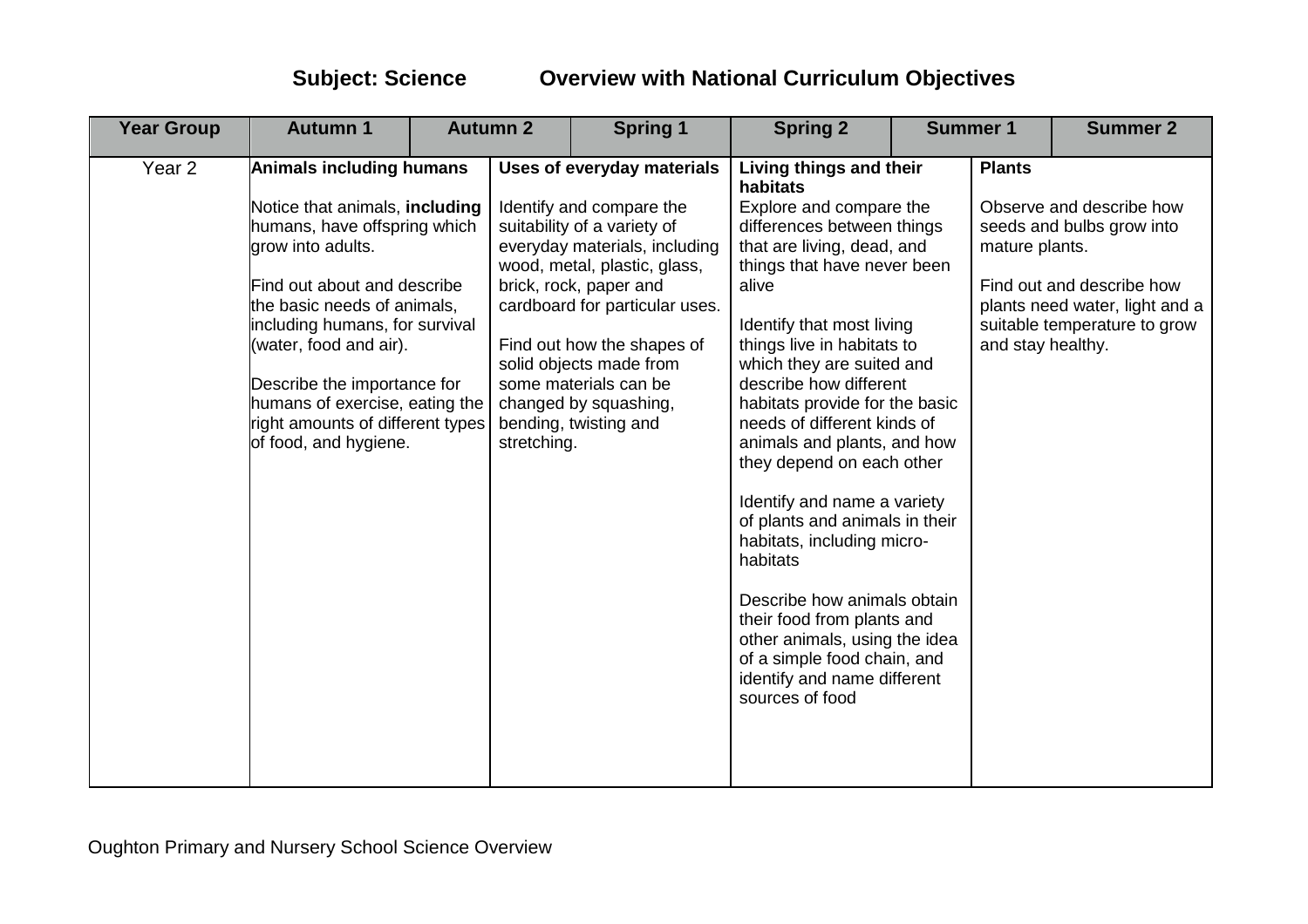| <b>Year Group</b> | <b>Autumn 1</b>                                                                                                                                                                              | <b>Autumn 2</b> | <b>Spring 1</b>                                                                                   | <b>Spring 2</b> | <b>Summer 1</b> | <b>Summer 2</b> |  |  |  |  |
|-------------------|----------------------------------------------------------------------------------------------------------------------------------------------------------------------------------------------|-----------------|---------------------------------------------------------------------------------------------------|-----------------|-----------------|-----------------|--|--|--|--|
| Year <sub>3</sub> | <b>Working scientifically</b>                                                                                                                                                                |                 |                                                                                                   |                 |                 |                 |  |  |  |  |
|                   | asking relevant questions and using different types of scientific enquiries to answer them                                                                                                   |                 |                                                                                                   |                 |                 |                 |  |  |  |  |
|                   | setting up simple practical enquiries, comparative and fair tests                                                                                                                            |                 |                                                                                                   |                 |                 |                 |  |  |  |  |
|                   | making systematic and careful observations and, where appropriate, taking accurate measurements using standard units,<br>using a range of equipment, including thermometers and data loggers |                 |                                                                                                   |                 |                 |                 |  |  |  |  |
|                   | gathering, recording, classifying and presenting data in a variety of ways to help in answering questions                                                                                    |                 |                                                                                                   |                 |                 |                 |  |  |  |  |
|                   | recording findings using simple scientific language, drawings, labelled diagrams, keys, bar charts, and tables                                                                               |                 |                                                                                                   |                 |                 |                 |  |  |  |  |
|                   | reporting on findings from enquiries, including oral and written explanations, displays or presentations of results and<br>conclusions                                                       |                 |                                                                                                   |                 |                 |                 |  |  |  |  |
|                   | using results to draw simple conclusions, make predictions for new values, suggest improvements and raise further<br>questions                                                               |                 |                                                                                                   |                 |                 |                 |  |  |  |  |
|                   |                                                                                                                                                                                              |                 | identifying differences, similarities or changes related to simple scientific ideas and processes |                 |                 |                 |  |  |  |  |
|                   |                                                                                                                                                                                              |                 | using straightforward scientific evidence to answer questions or to support their findings.       |                 |                 |                 |  |  |  |  |
|                   |                                                                                                                                                                                              |                 |                                                                                                   |                 |                 |                 |  |  |  |  |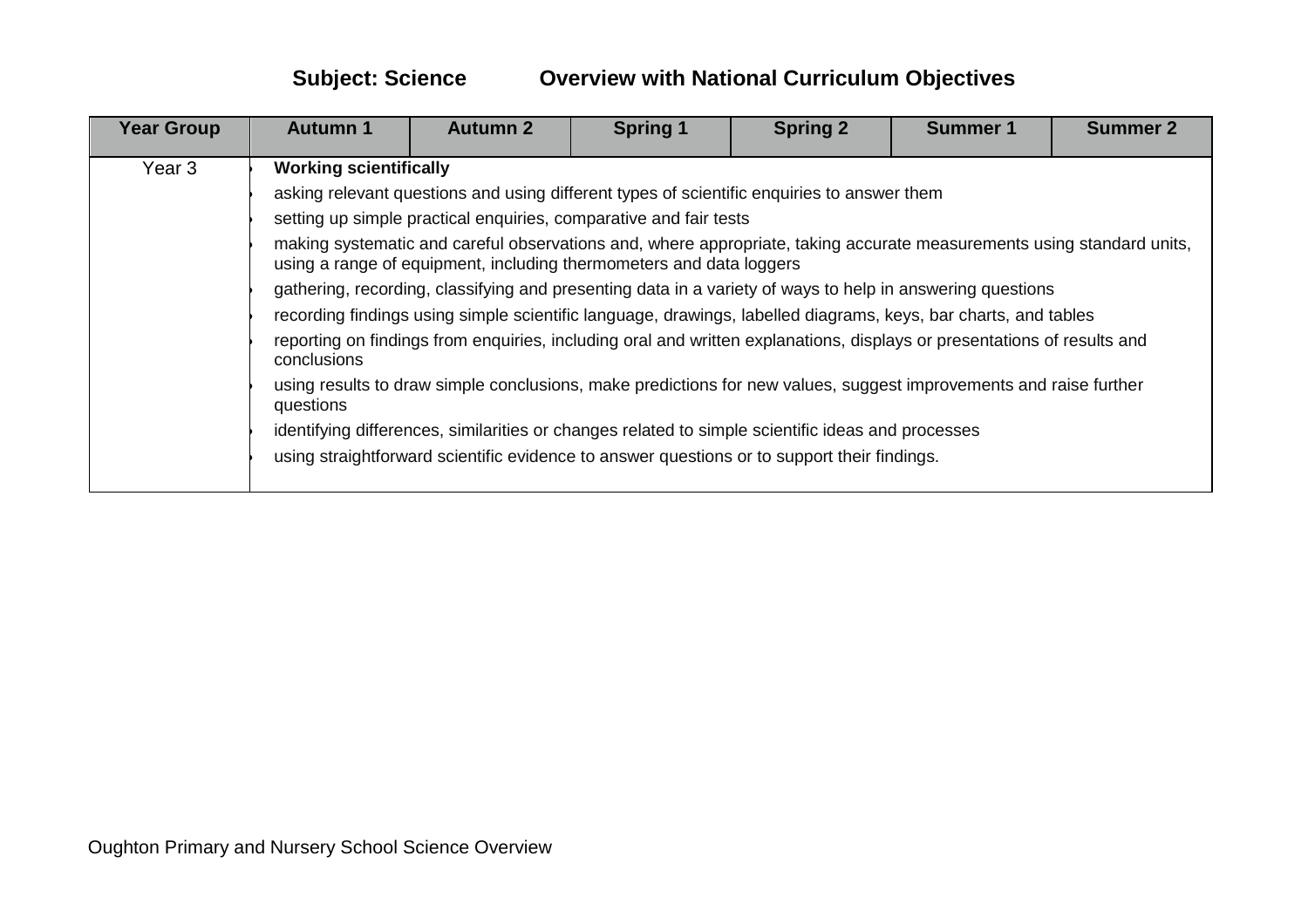| <b>Year Group</b> | <b>Autumn 1</b>                                                                                                                                                                                                                                                                                                                                             | <b>Autumn 2</b>                                                                                                                                                                                                                                                                                                                                                                                                                                                                                                                                                                                                                                            | <b>Spring 1</b><br><b>Spring 2</b> |                                                                                                                                                                           |                                                                                                                                                                           | <b>Summer 1</b>                                                    |                                                                                                                                                                                                                                                                                                                                                                                                                | <b>Summer 2</b>                       |                                                                                                                                                                                                                                                                                                                                                                                                                                                                                                                              |
|-------------------|-------------------------------------------------------------------------------------------------------------------------------------------------------------------------------------------------------------------------------------------------------------------------------------------------------------------------------------------------------------|------------------------------------------------------------------------------------------------------------------------------------------------------------------------------------------------------------------------------------------------------------------------------------------------------------------------------------------------------------------------------------------------------------------------------------------------------------------------------------------------------------------------------------------------------------------------------------------------------------------------------------------------------------|------------------------------------|---------------------------------------------------------------------------------------------------------------------------------------------------------------------------|---------------------------------------------------------------------------------------------------------------------------------------------------------------------------|--------------------------------------------------------------------|----------------------------------------------------------------------------------------------------------------------------------------------------------------------------------------------------------------------------------------------------------------------------------------------------------------------------------------------------------------------------------------------------------------|---------------------------------------|------------------------------------------------------------------------------------------------------------------------------------------------------------------------------------------------------------------------------------------------------------------------------------------------------------------------------------------------------------------------------------------------------------------------------------------------------------------------------------------------------------------------------|
| Year <sub>3</sub> | Animals including<br>humans<br>Identify that animals,<br>including humans, need<br>the right types and<br>amount of nutrition, and<br>that they cannot make<br>their own food - they get<br>nutrition from what they<br>eat.<br>Identify that humans and<br>some other animals<br>have skeletons and<br>muscles for support,<br>protection and<br>movement. | <b>Forces and magnets</b><br>Compare how things<br>move on different<br>surfaces.<br>Notice that some forces<br>need contact between two<br>objects, but magnetic<br>forces can act at a<br>distance.<br>Observe how magnets<br>attract or repel each other<br>and attract some materials<br>and not others.<br>Compare and group<br>together a variety of<br>everyday materials on the<br>basis of whether they are<br>attracted to a magnet and<br>identify some magnetic<br>materials.<br>Describe magnets as<br>having two poles and<br>predict whether two<br>magnets will attract or<br>repel each other,<br>depending on which poles<br>are facing. |                                    | <b>Rocks</b><br>Compare and<br>group together<br>properties.<br>things that have<br>within rock.<br>Recognise that<br>soils are made<br>from rocks and<br>organic matter. | different kinds of<br>rocks on the basis<br>of their appearance<br>and simple physical<br>Describe in simple<br>terms how fossils<br>are formed when<br>lived are trapped | Light<br>of light.<br>reflected from<br>surfaces.<br>blocked by an | Recognise that they<br>need light in order to<br>see things, and that<br>dark is the absence<br>Notice that light is<br>Recognise that light<br>from the sun can be<br>dangerous and that<br>there are ways to<br>protect their eyes.<br>Recognise that<br>shadows are formed<br>when the light from<br>a light source is<br>opaque object.<br>Find patterns in the<br>way that the size of<br>shadows change. | <b>Plants</b><br>plant.<br>dispersal. | Identify and describe the<br>functions of different<br>parts of flowering plants:<br>roots; stem/trunk; leaves;<br>and flowers.<br><b>Explore the requirements</b><br>of plants for life and<br>growth (air, light, water,<br>nutrients from soil, and<br>room to grow) and how<br>they vary from plant to<br>Investigate the way in<br>which water is<br>transported within plants.<br>Explore the part that<br>flowers play in the life<br>cycle of flowering plants,<br>including pollination,<br>seed formation and seed |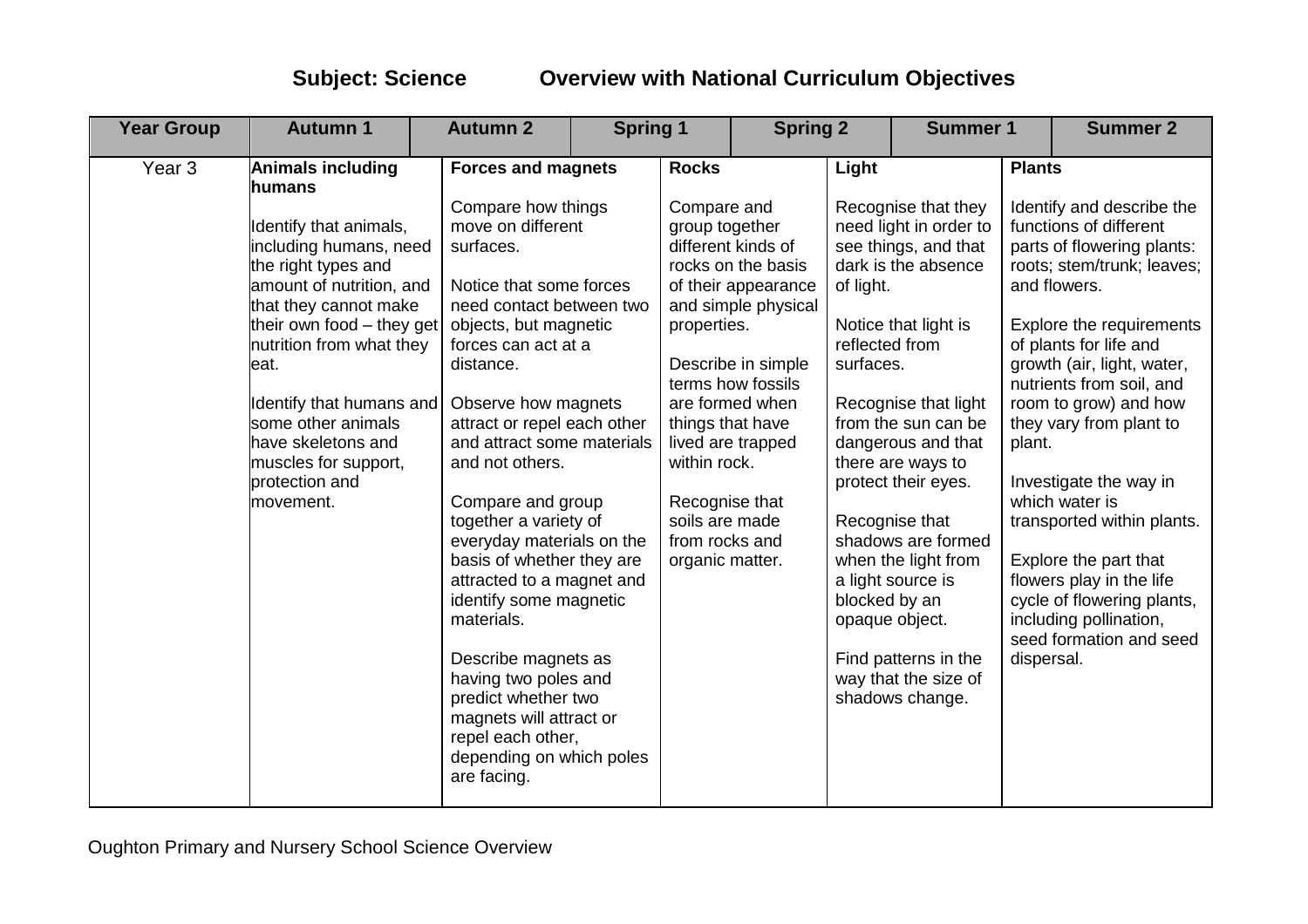| <b>Year Group</b> | <b>Autumn 1</b> | <b>Autumn 2</b>                                                                                                                                                                              | <b>Spring 1</b>                                                                             | <b>Spring 2</b> | <b>Summer 1</b> | <b>Summer 2</b> |  |  |  |  |  |
|-------------------|-----------------|----------------------------------------------------------------------------------------------------------------------------------------------------------------------------------------------|---------------------------------------------------------------------------------------------|-----------------|-----------------|-----------------|--|--|--|--|--|
| Year 4            |                 | <b>Working scientifically</b>                                                                                                                                                                |                                                                                             |                 |                 |                 |  |  |  |  |  |
|                   |                 | asking relevant questions and using different types of scientific enquiries to answer them                                                                                                   |                                                                                             |                 |                 |                 |  |  |  |  |  |
|                   |                 | setting up simple practical enquiries, comparative and fair tests                                                                                                                            |                                                                                             |                 |                 |                 |  |  |  |  |  |
|                   |                 | making systematic and careful observations and, where appropriate, taking accurate measurements using standard units,<br>using a range of equipment, including thermometers and data loggers |                                                                                             |                 |                 |                 |  |  |  |  |  |
|                   |                 | gathering, recording, classifying and presenting data in a variety of ways to help in answering questions                                                                                    |                                                                                             |                 |                 |                 |  |  |  |  |  |
|                   |                 | recording findings using simple scientific language, drawings, labelled diagrams, keys, bar charts, and tables                                                                               |                                                                                             |                 |                 |                 |  |  |  |  |  |
|                   | conclusions     | reporting on findings from enquiries, including oral and written explanations, displays or presentations of results and                                                                      |                                                                                             |                 |                 |                 |  |  |  |  |  |
|                   | questions       | using results to draw simple conclusions, make predictions for new values, suggest improvements and raise further                                                                            |                                                                                             |                 |                 |                 |  |  |  |  |  |
|                   |                 | identifying differences, similarities or changes related to simple scientific ideas and processes                                                                                            |                                                                                             |                 |                 |                 |  |  |  |  |  |
|                   |                 |                                                                                                                                                                                              | using straightforward scientific evidence to answer questions or to support their findings. |                 |                 |                 |  |  |  |  |  |
|                   |                 |                                                                                                                                                                                              |                                                                                             |                 |                 |                 |  |  |  |  |  |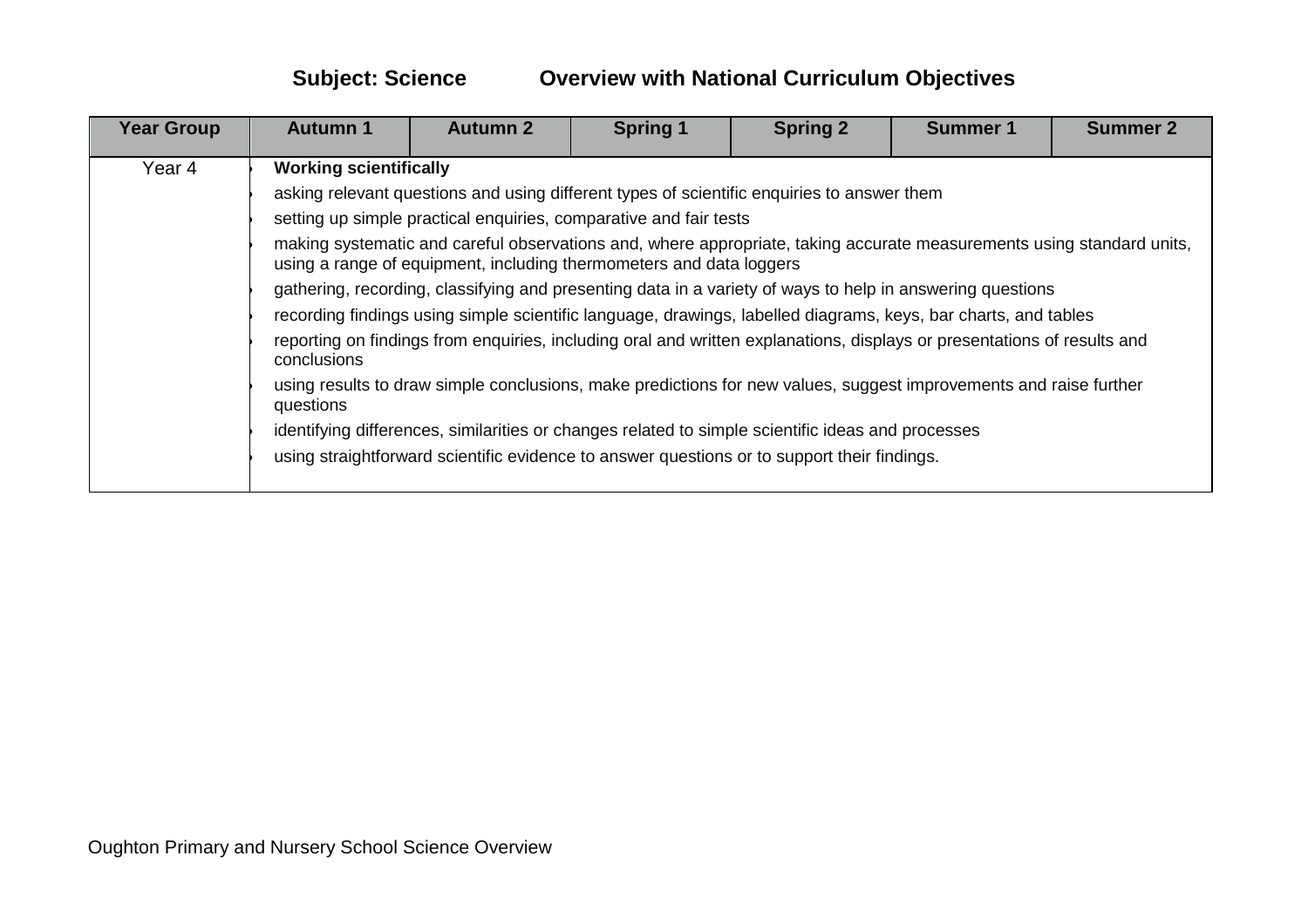| <b>Year Group</b> | <b>Autumn 1</b>                                                                                                                                                                                                                                                                                                                                                                         | <b>Autumn 2</b>                                                                                                                                                                                                                                                                                                                                                                                                                                                                 | <b>Spring 1</b> |                                                                                                                                                                                                                                                                                         | <b>Spring 2</b>                                                                                                                                                                                                                    |                                                                                    | <b>Summer 1</b>                                                                                                                                                                                                                                                                 |                                    | <b>Summer 2</b>                                                                                                                                                                                                                                                                                                                                                                                                                                                                                                                                                                                                                                   |
|-------------------|-----------------------------------------------------------------------------------------------------------------------------------------------------------------------------------------------------------------------------------------------------------------------------------------------------------------------------------------------------------------------------------------|---------------------------------------------------------------------------------------------------------------------------------------------------------------------------------------------------------------------------------------------------------------------------------------------------------------------------------------------------------------------------------------------------------------------------------------------------------------------------------|-----------------|-----------------------------------------------------------------------------------------------------------------------------------------------------------------------------------------------------------------------------------------------------------------------------------------|------------------------------------------------------------------------------------------------------------------------------------------------------------------------------------------------------------------------------------|------------------------------------------------------------------------------------|---------------------------------------------------------------------------------------------------------------------------------------------------------------------------------------------------------------------------------------------------------------------------------|------------------------------------|---------------------------------------------------------------------------------------------------------------------------------------------------------------------------------------------------------------------------------------------------------------------------------------------------------------------------------------------------------------------------------------------------------------------------------------------------------------------------------------------------------------------------------------------------------------------------------------------------------------------------------------------------|
| Year <sub>4</sub> | Living things and<br>their habitats<br>Recognise that living<br>things can be grouped in<br>a variety of ways.<br>Explore and use<br>classification keys to<br>help group, identify and<br>name a variety of living<br>things in their local and<br>wider environment.<br>Recognise that<br>environments can<br>change and that this can<br>sometimes pose<br>dangers to living things. | <b>States of matter</b><br>Compare and group<br>materials together,<br>according to whether they<br>are solids, liquids or<br>gases.<br>Observe that some<br>materials change state<br>when they are heated or<br>cooled, and measure or<br>research the temperature<br>at which this happens in<br>degrees Celsius (°C).<br>Identify the part played by<br>evaporation and<br>condensation in the water<br>cycle and associate the<br>rate of evaporation with<br>temperature. |                 | Sound<br>are made,<br>vibrating.<br>Recognise that<br>vibrations from<br>sounds travel<br>the ear.<br>Find patterns<br>a sound and<br>features of the<br>it.<br>Find patterns<br>strength of the<br>vibrations that<br>produced it.<br>Recognise that<br>the sound source<br>increases. | Identify how sounds<br>associating some of<br>them with something<br>through a medium to<br>between the pitch of<br>object that produced<br>between the volume<br>of a sound and the<br>sounds get fainter<br>as the distance from | digestion)<br>humans.<br>Construct and<br>food chains,<br>identifying<br>and prey. | <b>Animals including</b><br>humans (teeth and<br>Describe the simple<br>functions of the<br>basic parts of the<br>digestive system in<br>Identify the different<br>types of teeth in<br>humans and their<br>simple functions.<br>interpret a variety of<br>producers, predators | <b>Electricity</b><br>electricity. | Identify common<br>appliances that run on<br>Construct a simple series<br>electrical circuit,<br>identifying and naming its<br>basic parts, including<br>cells, wires, bulbs,<br>switches and buzzers.<br>Identify whether or not a<br>lamp will light in a simple<br>series circuit, based on<br>whether or not the lamp<br>is part of a complete loop<br>with a battery.<br>Recognise that a switch<br>opens and closes a<br>circuit and associate this<br>with whether or not a<br>lamp lights in a simple<br>series circuit.<br>Recognise some<br>common conductors and<br>insulators, and associate<br>metals with being good<br>conductors. |

Oughton Primary and Nursery School Science Overview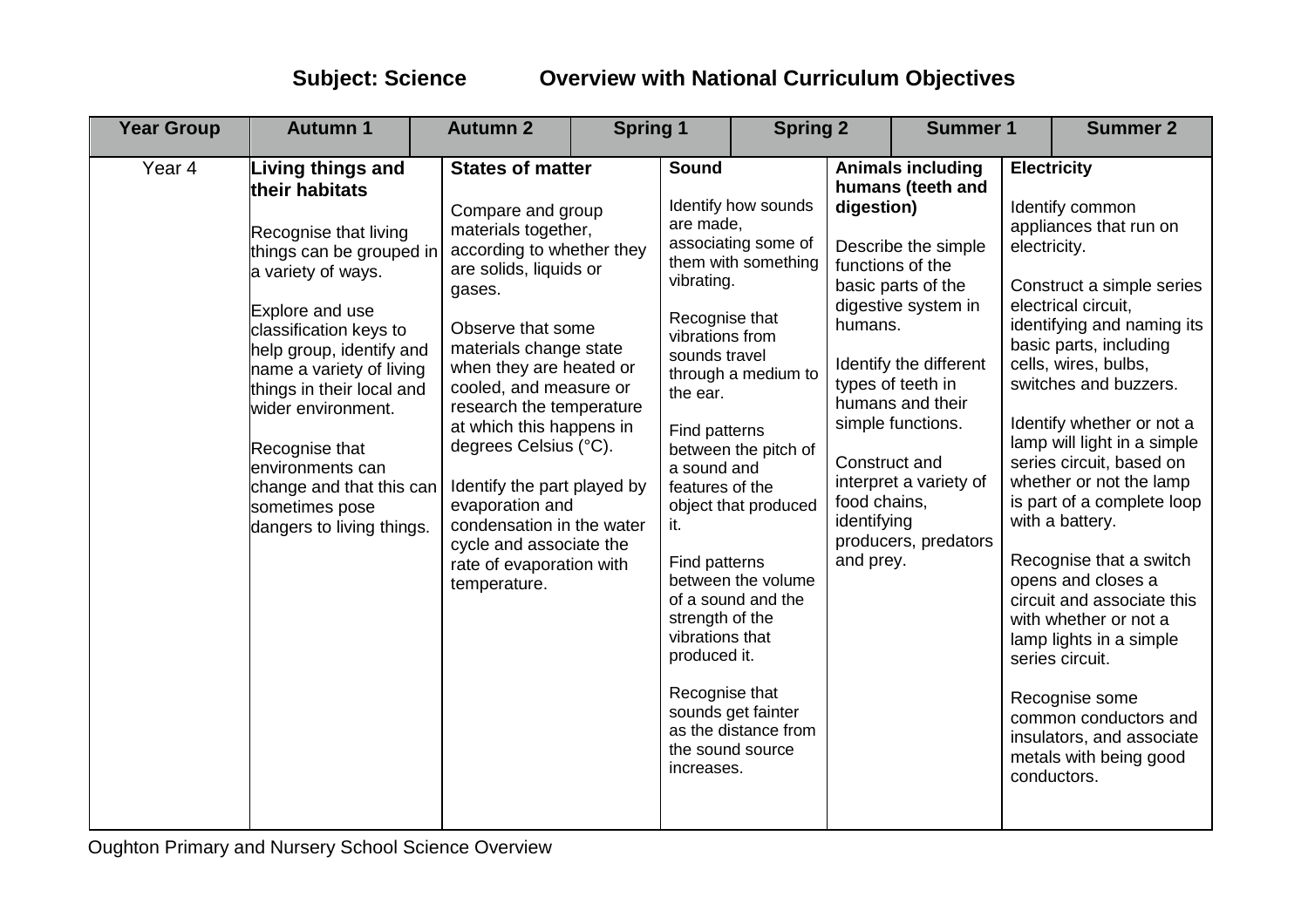| <b>Year Group</b> | <b>Autumn 1</b>                                                                                                                                                                                                           | <b>Autumn 2</b> | <b>Spring 1</b>                                                                            | <b>Spring 2</b> | <b>Summer 1</b> | <b>Summer 2</b> |  |  |  |  |
|-------------------|---------------------------------------------------------------------------------------------------------------------------------------------------------------------------------------------------------------------------|-----------------|--------------------------------------------------------------------------------------------|-----------------|-----------------|-----------------|--|--|--|--|
| Year 5            | <b>Working scientifically</b><br>planning different types of scientific enquiries to answer questions, including recognising and controlling variables where<br>necessary                                                 |                 |                                                                                            |                 |                 |                 |  |  |  |  |
|                   | taking measurements, using a range of scientific equipment, with increasing accuracy and precision, taking repeat readings<br>when appropriate                                                                            |                 |                                                                                            |                 |                 |                 |  |  |  |  |
|                   | recording data and results of increasing complexity using scientific diagrams and labels, classification keys, tables, scatter<br>graphs, bar and line graphs                                                             |                 |                                                                                            |                 |                 |                 |  |  |  |  |
|                   |                                                                                                                                                                                                                           |                 | using test results to make predictions to set up further comparative and fair tests        |                 |                 |                 |  |  |  |  |
|                   | reporting and presenting findings from enquiries, including conclusions, causal relationships and explanations of and a<br>degree of trust in results, in oral and written forms such as displays and other presentations |                 |                                                                                            |                 |                 |                 |  |  |  |  |
|                   |                                                                                                                                                                                                                           |                 | identifying scientific evidence that has been used to support or refute ideas or arguments |                 |                 |                 |  |  |  |  |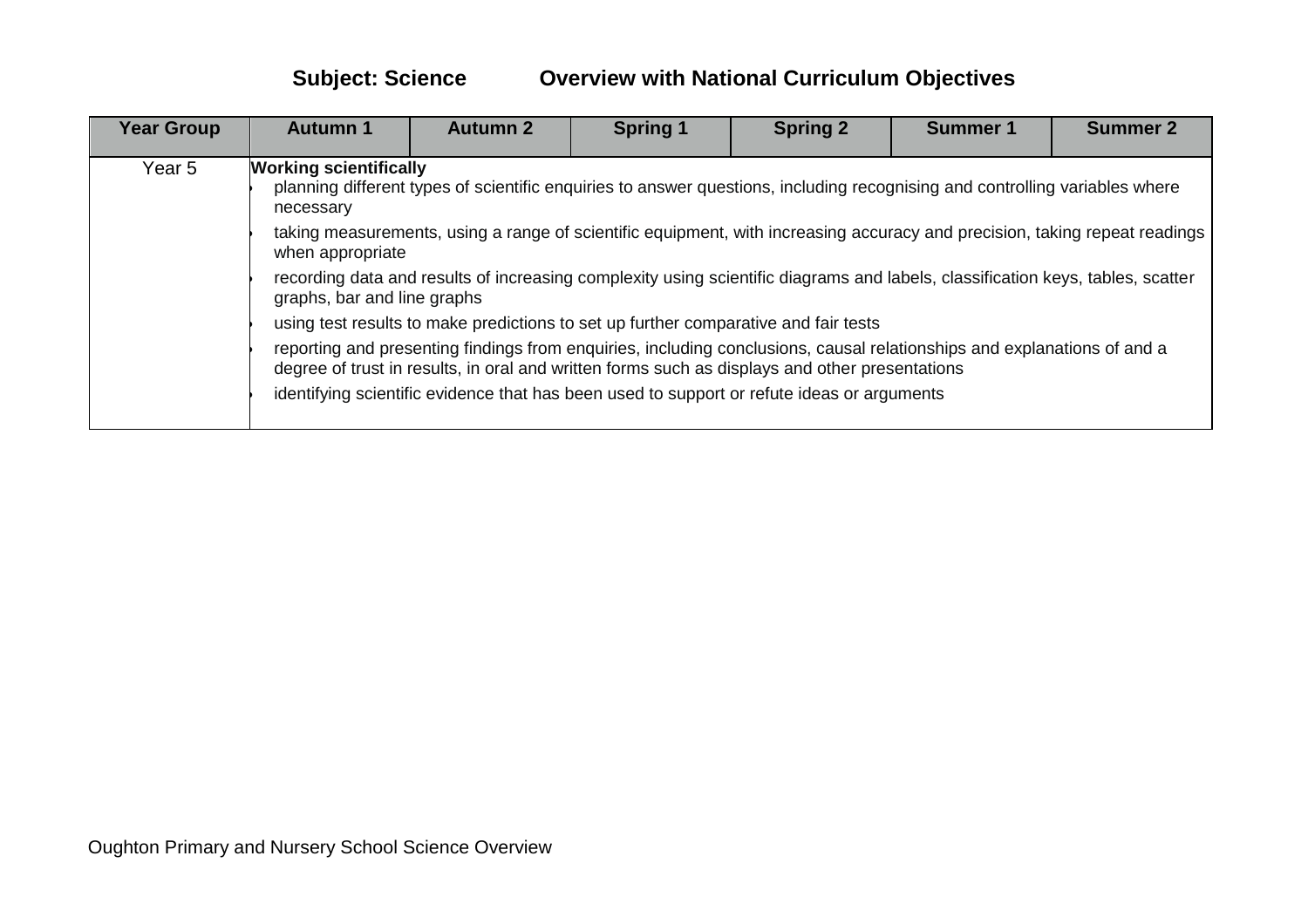| <b>Earth and Space</b><br>Forces<br>Properties and changes of materials<br><b>Living things and</b><br><b>Animals including</b><br>Year <sub>5</sub><br>their habitats<br>humans<br>Describe the<br>Compare and group together everyday<br>Explain that<br>movement of the<br>unsupported objects materials on the basis of their properties,<br>Describe the<br>Describe the<br>fall towards the<br>including their hardness, solubility,<br>differences in the life changes as humans<br>Earth, and other<br>Earth because of the transparency, conductivity (electrical and<br>cycles of a mammal, develop to old age.<br>planets, relative to<br>the Sun in the solar<br>force of gravity<br>thermal), and response to magnets.<br>an amphibian, an<br>acting between the<br>insect and a bird.<br>system.<br>Earth and the falling Know that some materials will dissolve in<br>Describe the<br>liquid to form a solution and describe how<br>Describe the life<br>object.<br>movement of the<br>to recover a substance from a solution.<br>process of<br>Moon relative to the<br>Identify the effects of<br>reproduction in<br>Earth.<br>air resistance, water Use knowledge of solids, liquids and<br>some plants and<br>resistance and<br>animals.<br>gases to decide how mixtures might be<br>separated, including through filtering,<br>Describe the Sun,<br>friction that act<br>Earth and Moon as<br>between moving<br>sieving and evaporating.<br>approximately<br>surfaces.<br>spherical bodies.<br>Give reasons, based on evidence from<br>comparative and fair tests, for the<br>Recognise that<br>Use the idea of the<br>some mechanisms.<br>particular uses of everyday materials,<br>Earth's rotation to<br>including metals, wood and plastic.<br>including levers,<br>pulleys and gears,<br>explain day and | <b>Year Group</b><br><b>Autumn 1</b> | <b>Autumn 2</b> | <b>Spring 1</b> | <b>Spring 2</b> | <b>Summer 1</b> | <b>Summer 2</b> |
|----------------------------------------------------------------------------------------------------------------------------------------------------------------------------------------------------------------------------------------------------------------------------------------------------------------------------------------------------------------------------------------------------------------------------------------------------------------------------------------------------------------------------------------------------------------------------------------------------------------------------------------------------------------------------------------------------------------------------------------------------------------------------------------------------------------------------------------------------------------------------------------------------------------------------------------------------------------------------------------------------------------------------------------------------------------------------------------------------------------------------------------------------------------------------------------------------------------------------------------------------------------------------------------------------------------------------------------------------------------------------------------------------------------------------------------------------------------------------------------------------------------------------------------------------------------------------------------------------------------------------------------------------------------------------------------------------------------------------------------------------------------------------------------------------------------------------------|--------------------------------------|-----------------|-----------------|-----------------|-----------------|-----------------|
| allow a smaller force Demonstrate that dissolving, mixing and<br>changes of state are reversible changes.<br>apparent movement to have a greater<br>of the Sun across<br>effect.<br>Explain that some changes result in the<br>the sky.<br>formation of new materials, and that this<br>kind of change is not usually reversible,<br>including changes associated with<br>burning and the action of acid on<br>bicarbonate of soda.                                                                                                                                                                                                                                                                                                                                                                                                                                                                                                                                                                                                                                                                                                                                                                                                                                                                                                                                                                                                                                                                                                                                                                                                                                                                                                                                                                                              | night and the                        |                 |                 |                 |                 |                 |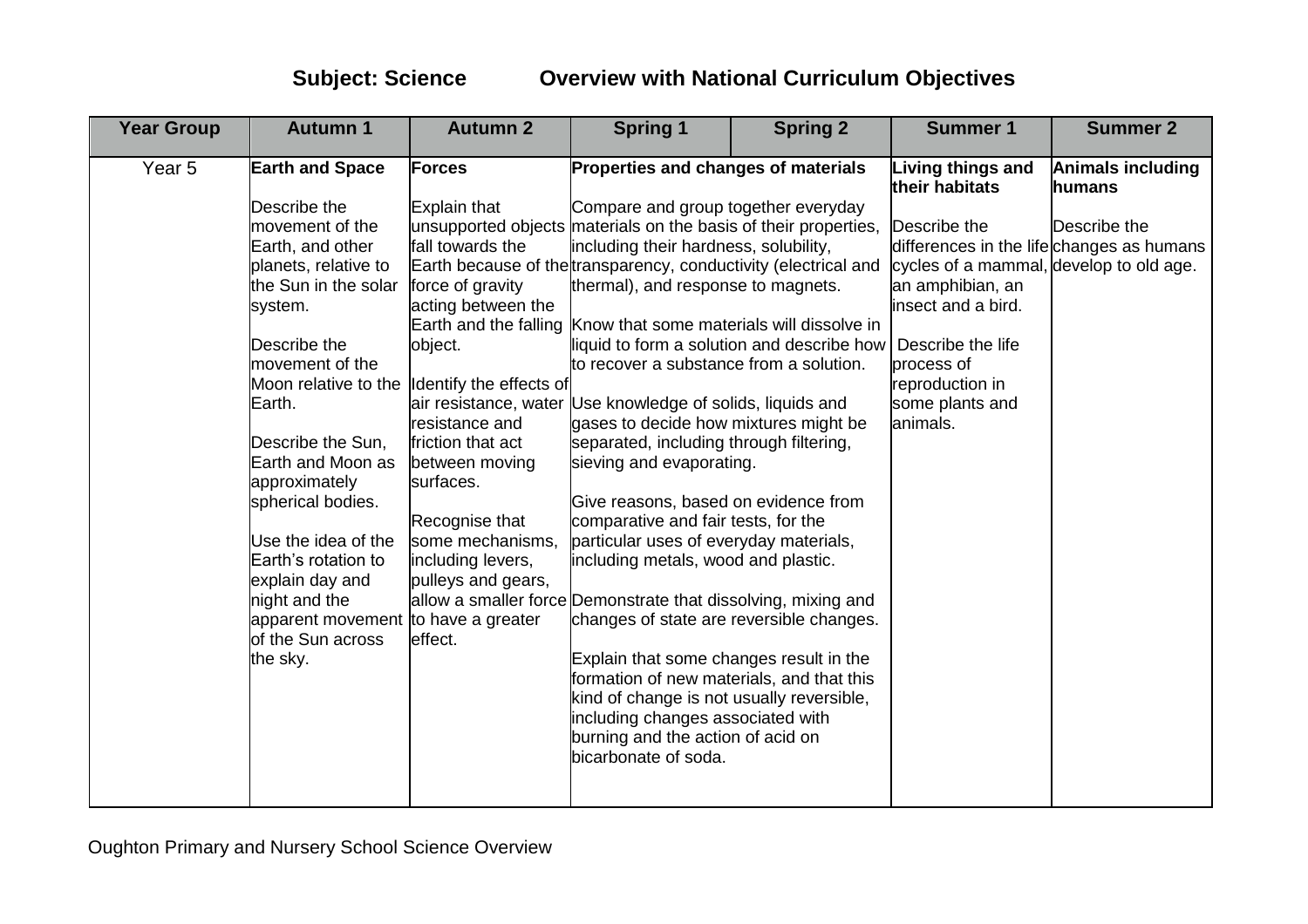| <b>Year Group</b> | <b>Autumn 1</b>                                                                                                                                                                                                           | <b>Autumn 2</b> | <b>Spring 1</b>                                                                            | <b>Spring 2</b> | <b>Summer 1</b> | <b>Summer 2</b> |  |  |  |  |
|-------------------|---------------------------------------------------------------------------------------------------------------------------------------------------------------------------------------------------------------------------|-----------------|--------------------------------------------------------------------------------------------|-----------------|-----------------|-----------------|--|--|--|--|
| Year 6            | <b>Working scientifically</b><br>planning different types of scientific enquiries to answer questions, including recognising and controlling variables where<br>necessary                                                 |                 |                                                                                            |                 |                 |                 |  |  |  |  |
|                   | taking measurements, using a range of scientific equipment, with increasing accuracy and precision, taking repeat readings<br>when appropriate                                                                            |                 |                                                                                            |                 |                 |                 |  |  |  |  |
|                   | recording data and results of increasing complexity using scientific diagrams and labels, classification keys, tables, scatter<br>graphs, bar and line graphs                                                             |                 |                                                                                            |                 |                 |                 |  |  |  |  |
|                   |                                                                                                                                                                                                                           |                 | using test results to make predictions to set up further comparative and fair tests        |                 |                 |                 |  |  |  |  |
|                   | reporting and presenting findings from enquiries, including conclusions, causal relationships and explanations of and a<br>degree of trust in results, in oral and written forms such as displays and other presentations |                 |                                                                                            |                 |                 |                 |  |  |  |  |
|                   |                                                                                                                                                                                                                           |                 | identifying scientific evidence that has been used to support or refute ideas or arguments |                 |                 |                 |  |  |  |  |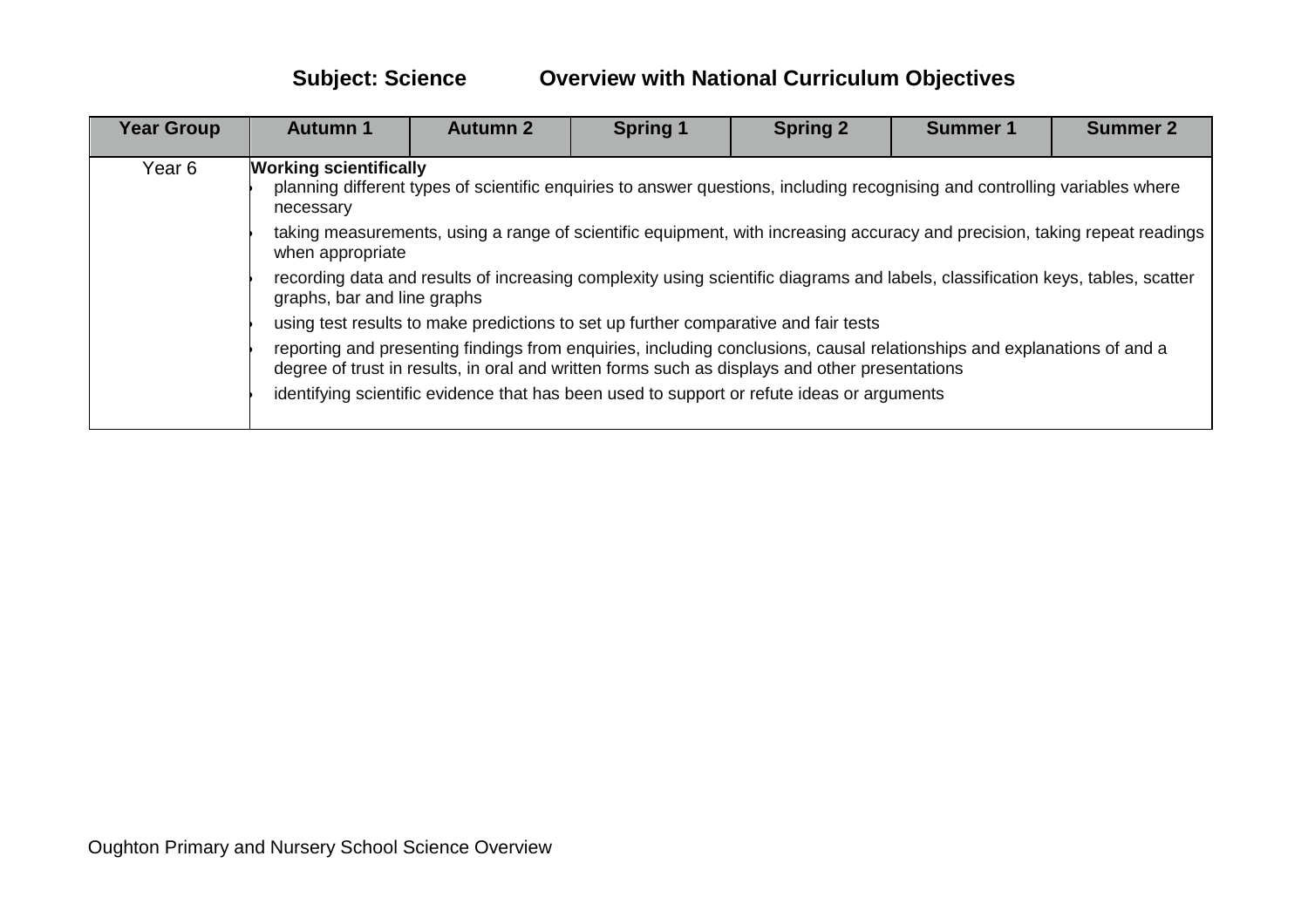| <b>Year Group</b> | <b>Autumn 1</b>                                                                                                                                                                                                                                                                                                                                                                                                    | <b>Spring 1</b><br><b>Autumn 2</b>                                                                                                                                                                                                                                                                                                                                                                                                                                                                                                     |  | <b>Spring 2</b>                                                                                                                                                                                                                |                                                                                                                                                     |                            | <b>Summer 1</b>                                                                                                                                                                                                                                                                                                                                                                                                                                                                                                    |  | <b>Summer 2</b>                                                                                                                                                                                                                                                                                                                                                                                                                          |
|-------------------|--------------------------------------------------------------------------------------------------------------------------------------------------------------------------------------------------------------------------------------------------------------------------------------------------------------------------------------------------------------------------------------------------------------------|----------------------------------------------------------------------------------------------------------------------------------------------------------------------------------------------------------------------------------------------------------------------------------------------------------------------------------------------------------------------------------------------------------------------------------------------------------------------------------------------------------------------------------------|--|--------------------------------------------------------------------------------------------------------------------------------------------------------------------------------------------------------------------------------|-----------------------------------------------------------------------------------------------------------------------------------------------------|----------------------------|--------------------------------------------------------------------------------------------------------------------------------------------------------------------------------------------------------------------------------------------------------------------------------------------------------------------------------------------------------------------------------------------------------------------------------------------------------------------------------------------------------------------|--|------------------------------------------------------------------------------------------------------------------------------------------------------------------------------------------------------------------------------------------------------------------------------------------------------------------------------------------------------------------------------------------------------------------------------------------|
| Year <sub>6</sub> | Animals including<br><b>Humans</b><br>Identify and name the<br>main parts of the human<br>circulatory system, and<br>describe the functions of<br>the heart, blood vessels<br>and blood.<br>Recognise the impact of<br>diet, exercise, drugs and<br>lifestyle on the way their<br>bodies function.<br>Describe the ways in<br>which nutrients and<br>water are transported<br>within animals, including<br>humans. | Light<br>Recognise that light<br>appears to travel in<br>straight lines.<br>Use the idea that light<br>travels in straight lines to<br>explain that objects are<br>seen because they give<br>out or reflect light into the<br>eye.<br>Explain that we see things<br>because light travels from<br>light sources to our eyes<br>or from light sources to<br>objects and then to our<br>eyes.<br>Use the idea that light<br>travels in straight lines to<br>explain why shadows<br>have the same shape as<br>the objects that cast them. |  | their habitats<br>things are<br>classified into<br>broad groups<br>according to<br>common<br>observable<br>based on<br>similarities and<br>differences,<br>including micro-<br>and animals.<br>on specific<br>characteristics. | Living things and<br>Describe how living<br>characteristics and<br>organisms, plants<br>Give reasons for<br>classifying plants<br>and animals based | ago.<br>lead to evolution. | <b>Evolution and</b><br>inheritance<br>Recognise that living<br>things have changed<br>over time and that<br>fossils provide<br>information about<br>living things that<br>inhabited the Earth<br>millions of years<br>Recognise that living<br>things produce<br>offspring of the<br>same kind, but<br>normally offspring<br>vary and are not<br>identical to their<br>parents.<br>Identify how animals<br>and plants are<br>adapted to suit their<br>environment in<br>different ways and<br>that adaptation may |  | <b>Electricity</b><br>Associate the brightness<br>of a lamp or the volume<br>of a buzzer with the<br>number and voltage of<br>cells used in the circuit.<br>Compare and give<br>reasons for variations in<br>how components<br>function, including the<br>brightness of bulbs, the<br>loudness of buzzers and<br>the on/off position of<br>switches.<br>Use recognised symbols<br>when representing a<br>simple circuit in a<br>diagram. |

Science planning uses an amalgamation of the ASE PLAN resources, explorify and Twinkl Scheme of work. Scientific enquiry uses the Herts for Learning wheel for progression of skills. The order of topics in each year may change.

Oughton Primary and Nursery School Science Overview